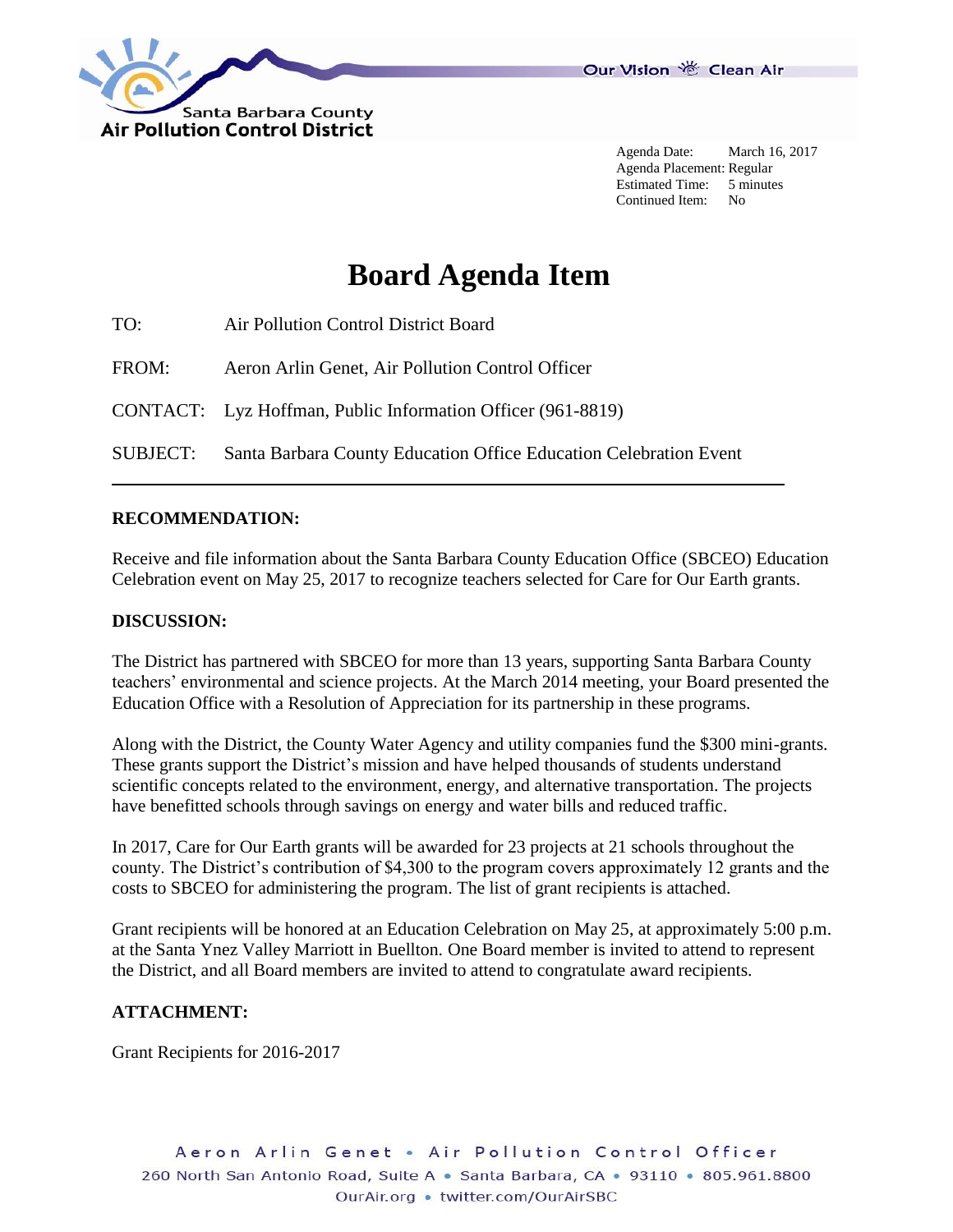# **Care for Our Earth Grants 2016-2017**

Grants are awarded by the Santa Barbara County Education Office, and funded by: Santa Barbara County Air Pollution Control District; the Santa Barbara County Water Agency; and utility providers. Teachers receiving grants for the 2016-2017 school year are listed below.



Tim Barker Hope School Hope School District "Hydroponic Garden Towers"

Michelle Brunkhurst, Lovenneea Marchetti, and Terri O'Donnell Roosevelt Elementary School Santa Barbara Unified School District "2<sup>nd</sup> Grade Deep Root Watering"

Stephen Criley Cleveland Elementary School Santa Barbara Unified School District "Save the Sea from Marine Debris"

LoriLee Collins Carpinteria Family School Carpinteria Unified School District "Carp Kids Community Bike Club"

Barbara Courain Vandenberg Middle School Lompoc Unified School District "Vandenberg Middle Goes Green — Everyone Recycles"

Kelly Davis Pioneer Valley High School Santa Maria Joint Union High School District "Sharing Space, Saving Energy"

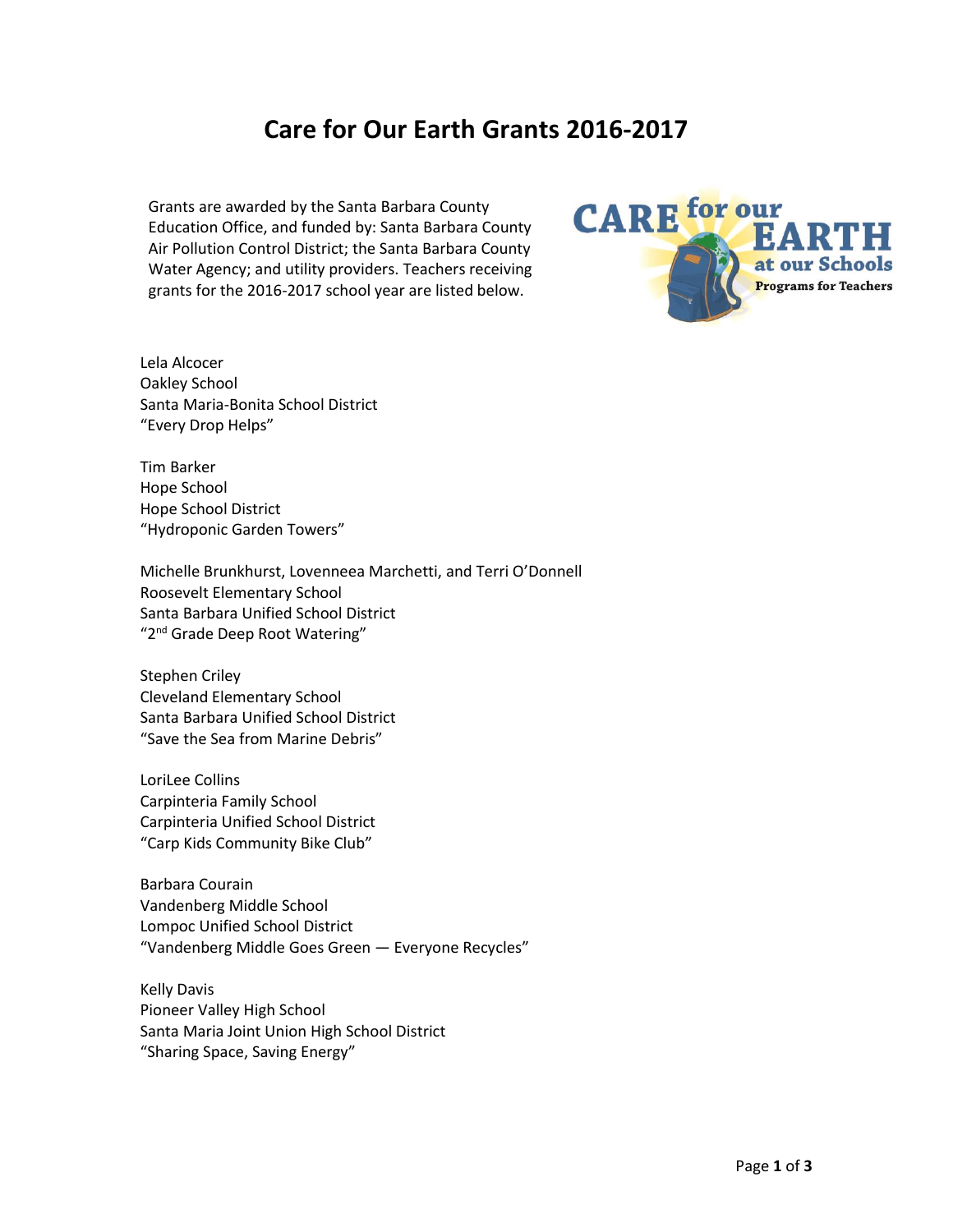## Care For Our Earth Grants 2016-2017 (continued)

Christine Edwards Oak Valley School Buellton Union School District "Garden Based Learning — From Small Acorns Great Oaks Grow"

Ty Fredriks Orcutt Academy High School Orcutt Union School District "Understanding Electricity Conservation"

Sonia Galvez Delta High School Santa Maria Joint Union High School District "Water-Saving Shower Routine"

Rob Goettler San Marcos High School Santa Barbara Unified School District "Just Dew It: Collecting Morning Roof Runoff to Support Pollinators"

Chad Hartford Fesler Junior High School Santa Maria-Bonita School District "Solar Cars"

Sarah Hebert El Camino Junior High School Santa Maria-Bonita School District "Agents of Positive Change: Making the World a Better Place"

Terri Ingram Dos Pueblos High School Santa Barbara Unified School District "Tube to Table/Hydroponics Happening from Tube to Table Keeping it Local, Very Local from Start to Finish"

Brian Malcheski Open Alternative School Santa Barbara Unified School District "Water World"

Linda Mayer Santa Ynez Charter School College School District "Pedal Power"